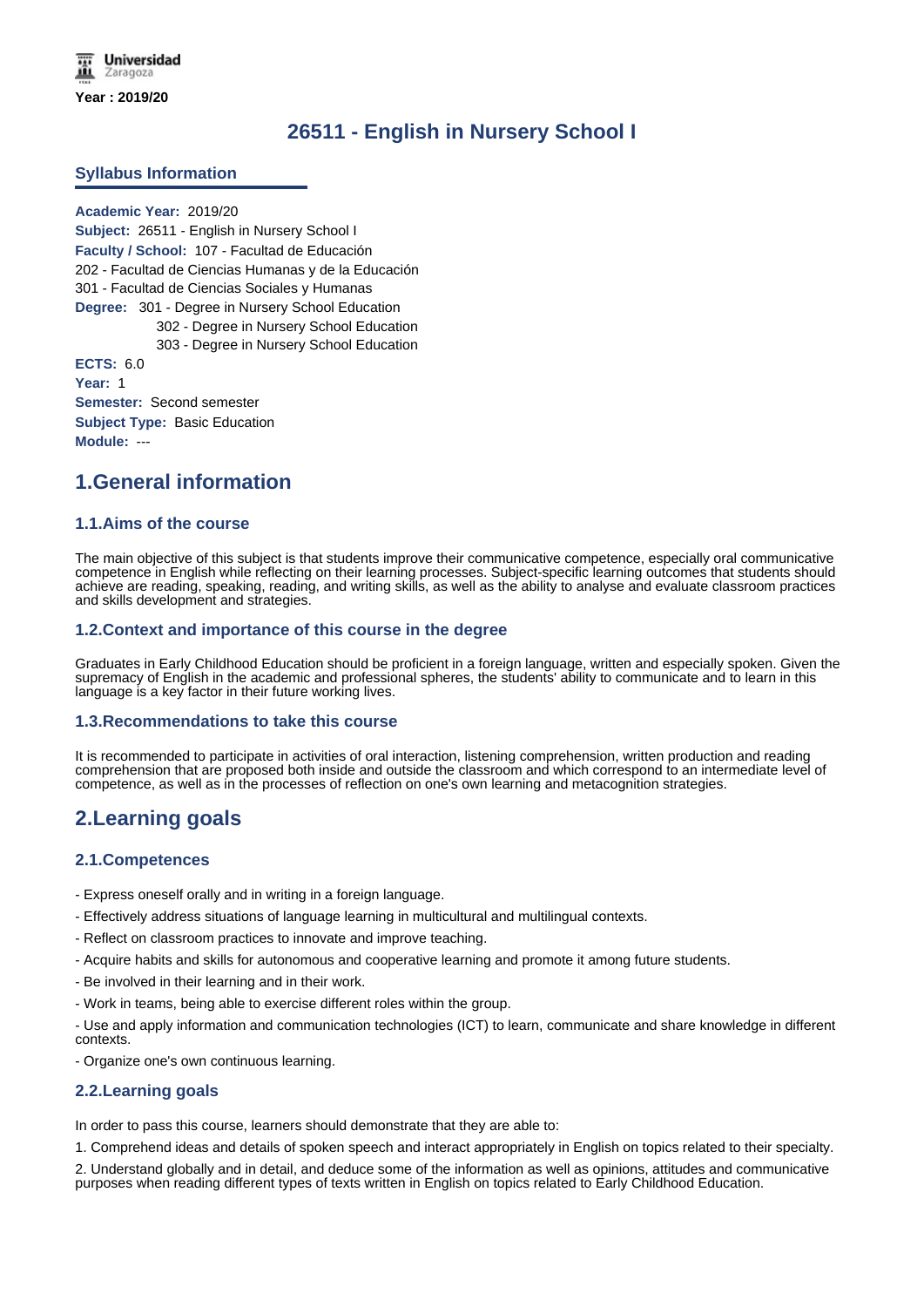3. Express, with ease and clarity, aspects related to the contents of the course with an intelligible pronunciation and making use of correct and appropriate language according to the communicative situation.

4. Express themselves orally and interact with other English-speaking interlocutors on topics of relevance to the Early Childhood teacher.

5. Produce different types of written texts such as messages, short stories or anecdotes in English, with acceptable degrees of textual correctness and coherence.

6. Identify, describe and evaluate classroom practices (procedures, techniques and methodological resources and didactic sequences)

## **2.3.Importance of learning goals**

The future teachers of children will be an important model of spoken English for many schoolchildren, and their speech is the first means of communication with them. Society demands highly competent teachers in a second language, able to use it in the classroom as a vehicle of communication and also to teach different subjects and contribute to the improvement of the quality of education.

# **3.Assessment (1st and 2nd call)**

### **3.1.Assessment tasks (description of tasks, marking system and assessment criteria)**

Assessment activities

Students will have to show that they have achieved the expected learning outcomes via the following assessment activities:

Written test

Reading comprehension activities (15%) Listening comprehension activities (15%) Activities of written expression (15%)

Activities of use of the foreign language or use of English (15%) Analysis and evaluation of classroom practices and skills development and strategies (10%)

#### Oral test

Expression and oral interaction activities (30%). Please note: being an individualized test, is performed at different dates and times from those of the written test, for organizational reasons.

#### **Assessment criteria**

In reflection activities on classroom practices, the student should be able to identify, describe and evaluate procedures, techniques and methodological resources used in the classroom, as well as processes and strategies that lead to the development of communicative competence in English, using metalanguage in an appropriate manner.

In oral and written comprehension activities, the student should be able to comprehend messages on specific topics in the field of Education and teaching of foreign languages, in a comprehensive manner and taking into account the details, in varied communicative situations.

In the activities of written production and oral interaction, the student should be able to produce messages on subjects of the specialty, with linguistic correction, and a certain degree of creativity and complexity, taking into account the specific communicative context.

In Use of English, the student must demonstrate a competence equivalent to a consolidated intermediate level, in specific vocabulary in the field of Education as well as lexical-grammatical and discursive structures, together with pronunciation.

#### **Assessment criteria and requirements to pass the subject**

To pass the course, it will be necessary for the student to obtain, in the sum total of the different activities, a score equal to or greater than 50% of the maximum score, as well as a score equal to or greater than 50% of the maximum score in each one of the groups of activities (corresponding to the different skills, the use of English and the analysis and evaluation of classroom practices and skills development and strategies).

In the case of obtaining a score lower than 50% in one of the activity groups (i.e., in some of the skills, use of English or analysis and evaluation of classroom practices and skills development and strategies) or a total score lower than 50%, it will mean that the student has not reached the minimum level of requirement and, therefore, will not have passed the subject.

#### **Second call**

In the second exam sitting the tests and the percentages are the same as in the first one, but the student will have to take only the test that was not passed in the first exam sitting, conserving the obtained qualification in the other test.

#### **Fifth and sixth retake**

In fifth and sixth exam sittings the tests and the percentages are the same as in the other sittings. The students will be assessed by an exam committee.